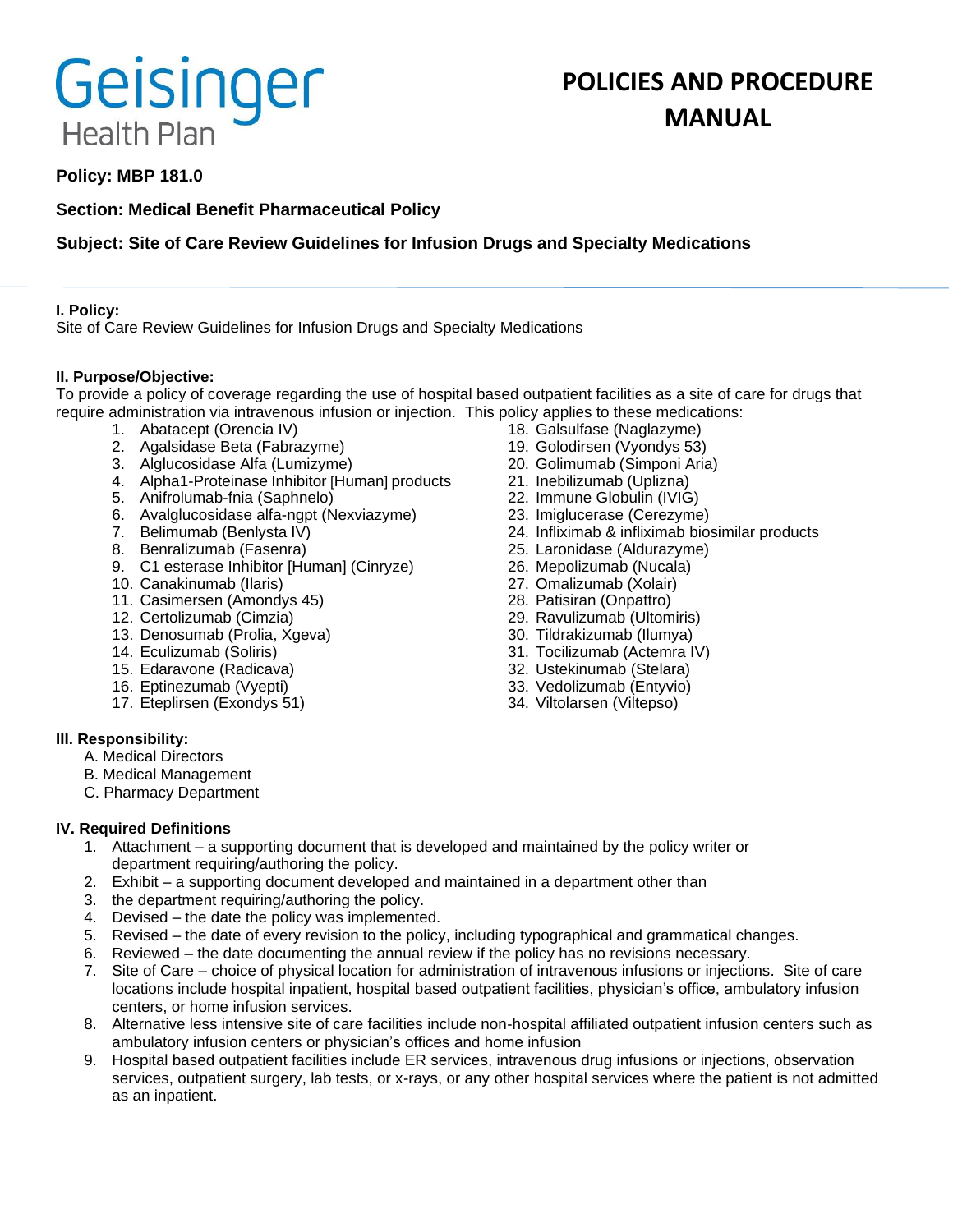# **V. Additional Definitions**

Medical Necessity or Medically Necessary means Covered Services rendered by a Health Care Provider that the Plan determines are:

- a. appropriate for the symptoms and diagnosis or treatment of the Member's condition, illness, disease or injury;
- b. provided for the diagnosis and the direct care and treatment of the Member's condition, illness disease or injury;
- c. in accordance with current standards good medical treatment practiced by the general medical community;
- d. not primarily for the convenience of the Member, or the Member's Health Care Provider; and
- e. the most appropriate source or level of service that can safely be provided to the Member. When applied to hospitalization, this further means that the Member requires acute care as an inpatient due to the nature of the services rendered or the Member's condition, and the Member cannot receive safe or adequate care as an outpatient

#### **DESCRIPTION:**

Specific intravenous and injectable drugs must meet applicable medical necessity criteria for coverage. If these criteria are met, this coverage policy will be used to determine the medical necessity of administration in the hospital based outpatient setting. If medical necessity criteria for administration in the hospital based outpatient setting are not met, an alternative less intensive site of care facility should be utilized.

#### **CRITERIA FOR USE: Requires Prior Authorization by Medical Director or Designee**

**Administration in the hospital-based outpatient setting will be considered medically necessary and LIMITED to a duration of 60 days (for Xolair (omalizumab), a duration of up to 90 days if the reviewing provider determines it is medically appropriate) when one of the following criteria are met:**

- This is the initial medication infusion **OR**
- Member is reinitiating treatment after not receiving any treatments for at least 6 months.

**AUTHORIZATION DURATION:** Initial approval will be for a duration of 60 days (for Xolair, up to 90 days). Administration in the hospital-based outpatient setting for longer than the initially approved amount will be required to meet the authorization criteria in the section below.

#### **Administration in the hospital-based outpatient setting will be considered medically necessary for a duration of greater than 60 days when one of the following criteria are met:**

- The medication has a site of care restriction for administration per the FDA approved label **OR**
- Documented previous history of severe or potentially life-threatening adverse event during or following administration and the adverse event cannot be managed using pre-medication(s) or adjusting the rate of infusion **OR**
- All of the following:
	- $\circ$  All alternate non-hospital outpatient settings are not within a reasonable distance from the member's home (within 50 miles) **AND**
	- $\circ$  Home healthcare or infusion provider has determined that the patient, home caregiver, or home environment is not appropriate for home infusion or home infusion services are not available due to limited network access **AND**
	- $\circ$  For request of a provider administered drug, for which a self-administered formulation is available, including but not limited to abatacept, belimumab, benralizumab, certolizumab, golimumab, mepolizumab, omalizumab, tocilizumab, and ustekinumab: medical record documentation of a therapeutic failure of or intolerance to a 3 month trial of the self-administered formulation of the respective product.

**OR**

- For IVIG any of the above criteria **OR**
	- o Change of immune globulin products (one infusion will be permitted in the hospital outpatient setting) **OR**
	- $\circ$  Laboratory confirmed immunoglobulin A (IgA) deficiency with anti-IgA antibodies

**OR**

- For Xgeva (denosumab) any of the above criteria **OR**
	- o Patient is receiving Xgeva concomitantly with intravenous chemotherapy as part of the same encounter

**AUTHORIZATION DURATION:** Initial approval will be for the same length of time as the authorization of the specific drug being administered. Subsequent approvals will be required if the specific drug requires subsequent authorizations.